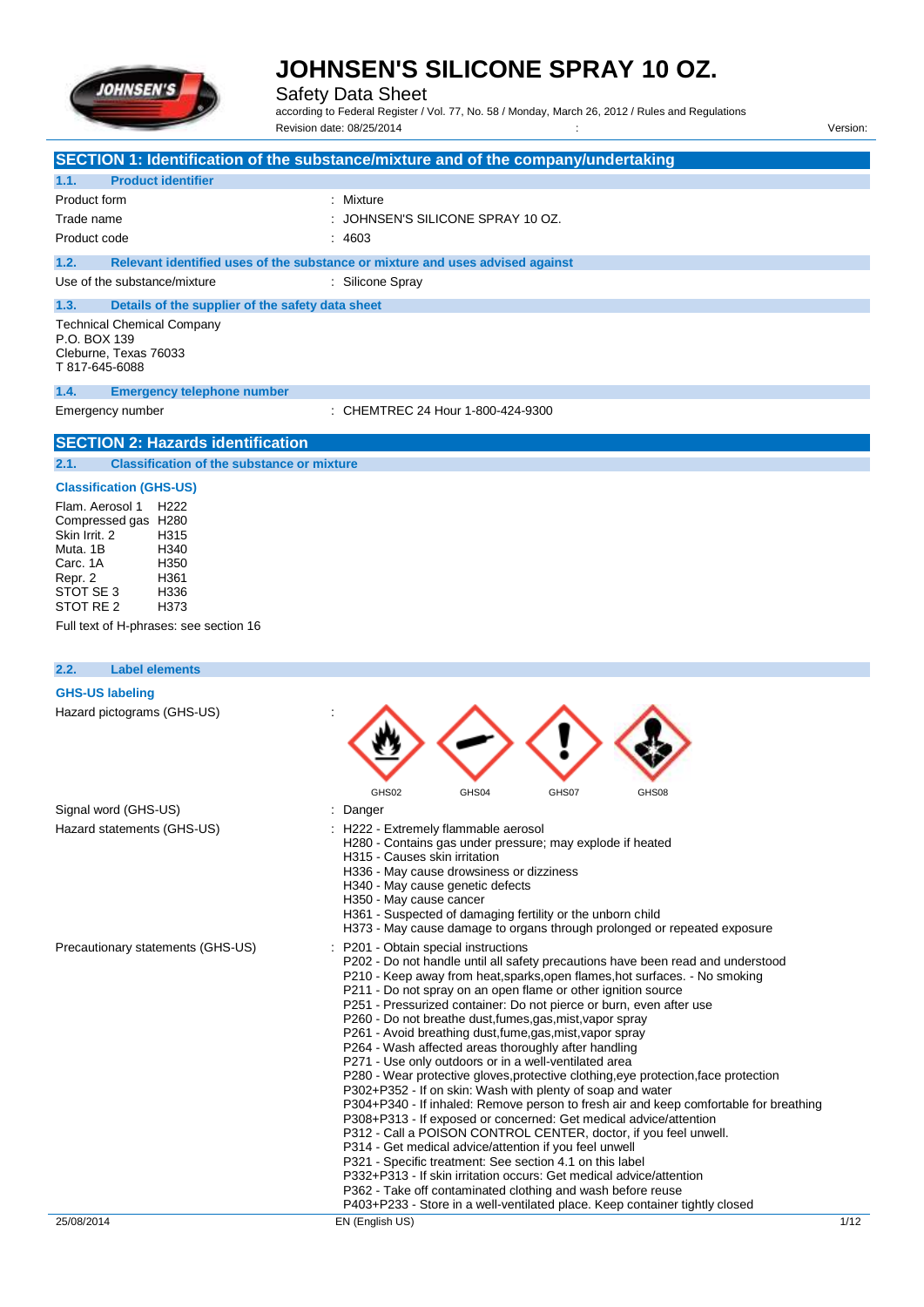Safety Data Sheet

according to Federal Register / Vol. 77, No. 58 / Monday, March 26, 2012 / Rules and Regulations

| P405 - Store locked up                                                                          |
|-------------------------------------------------------------------------------------------------|
| P410+P403 - Protect from sunlight. Store in a well-ventilated place                             |
| P410+P412 - Protect from sunlight. Do not expose to temperatures exceeding 50 °C/122 °F         |
| P501 - Dispose of contents/container to appropriate waste disposal facility, in accordance with |
| local, regional, national, international regulations.                                           |

#### **2.3. Other hazards**

Other hazards not contributing to the classification : Contains gas under pressure; may explode if heated.

**2.4. Unknown acute toxicity (GHS-US)**

No data available

### **SECTION 3: Composition/information on ingredients**

- **3.1. Substance**
- Not applicable

#### **3.2. Mixture**

| <b>Name</b>                           | <b>Product identifier</b> | $\frac{9}{6}$        | <b>Classification (GHS-US)</b>                                                                                                        |
|---------------------------------------|---------------------------|----------------------|---------------------------------------------------------------------------------------------------------------------------------------|
| Acetone                               | (CAS No) 67-64-1          | $30 - 50$            | Flam. Lig. 2, H225<br>Eye Irrit. 2A, H319<br>STOT SE 3, H336                                                                          |
| Heptane, branched cyclic              | (CAS No) 426260-76-6      | 37.2288 -<br>38.78   | Flam. Lig. 1, H224<br>Skin Irrit. 2, H315<br>STOT SE 3, H336<br>Asp. Tox. 1, H304<br>Aquatic Chronic 3, H412                          |
| Petroleum gases, liquefied, sweetened | (CAS No) 68476-86-8       | $10 - 30$            | Flam. Gas 1, H220<br>Flam. Lig. 1, H224<br>Muta. 1B, H340<br>Carc. 1A, H350                                                           |
| heptane                               | (CAS No) 142-82-5         | $9.695 - 17.451$     | Flam. Liq. 2, H225<br>Skin Irrit. 2, H315<br>STOT SE 3, H336<br>Asp. Tox. 1, H304<br>Aquatic Acute 1, H400<br>Aquatic Chronic 1, H410 |
| <b>SILICONE</b>                       | (CAS No) 63148-62-9       | $1 - 5$              | Not classified                                                                                                                        |
| Toluene                               | (CAS No) 108-88-3         | $0.3878 -$<br>1.5512 | Flam. Lig. 2, H225<br>Skin Irrit. 2, H315<br>Repr. 2, H361<br>STOT SE 3, H336<br>STOT RE 2, H373<br>Asp. Tox. 1, H304                 |

| <b>SECTION 4: First aid measures</b>                                |                                                                                                                                                                                                                                                                                                                                                         |
|---------------------------------------------------------------------|---------------------------------------------------------------------------------------------------------------------------------------------------------------------------------------------------------------------------------------------------------------------------------------------------------------------------------------------------------|
| <b>Description of first aid measures</b><br>4.1.                    |                                                                                                                                                                                                                                                                                                                                                         |
| First-aid measures general                                          | Never give anything by mouth to an unconscious person. IF exposed or concerned: Get medical<br>advice/attention.                                                                                                                                                                                                                                        |
| First-aid measures after inhalation                                 | Cough. Remove to fresh air and keep at rest in a position comfortable for breathing. Call a<br>POISON CENTER/doctor/physician if you feel unwell.                                                                                                                                                                                                       |
| First-aid measures after skin contact                               | Rinse skin with water/shower. Remove/Take off immediately all contaminated clothing. Wash<br>with plenty of soap and water. Wash contaminated clothing before reuse. If skin irritation occurs:<br>Get medical advice/attention. Specific treatment: See section 4.1 on this label.                                                                     |
| First-aid measures after eye contact                                | Direct contact with the eyes is likely to be irritating. Rinse cautiously with water for several<br>minutes. Remove contact lenses, if present and easy to do. Continue rinsing. If eye irritation<br>persists: Get medical advice/attention. Rinse immediately with plenty of water. Obtain medical<br>attention if pain, blinking or redness persist. |
| First-aid measures after ingestion                                  | Rinse mouth. Do NOT induce vomiting. Obtain emergency medical attention.                                                                                                                                                                                                                                                                                |
| 4.2.<br>Most important symptoms and effects, both acute and delayed |                                                                                                                                                                                                                                                                                                                                                         |
| Symptoms/injuries                                                   | May cause genetic defects. Suspected of damaging fertility or the unborn child. Causes damage<br>to organs.                                                                                                                                                                                                                                             |
| Symptoms/injuries after inhalation                                  | Shortness of breath. May cause cancer by inhalation. May cause drowsiness or dizziness.                                                                                                                                                                                                                                                                 |
| Symptoms/injuries after skin contact                                | Causes skin irritation.                                                                                                                                                                                                                                                                                                                                 |
| Symptoms/injuries after eye contact                                 | : Causes serious eye irritation.                                                                                                                                                                                                                                                                                                                        |
| 4.3.                                                                | Indication of any immediate medical attention and special treatment needed                                                                                                                                                                                                                                                                              |
| No additional information available                                 |                                                                                                                                                                                                                                                                                                                                                         |
| <b>SECTION 5: Firefighting measures</b>                             |                                                                                                                                                                                                                                                                                                                                                         |
| 5.1.<br><b>Extinguishing media</b>                                  |                                                                                                                                                                                                                                                                                                                                                         |

Suitable extinguishing media : Foam. Dry powder. Carbon dioxide. Water spray. Sand.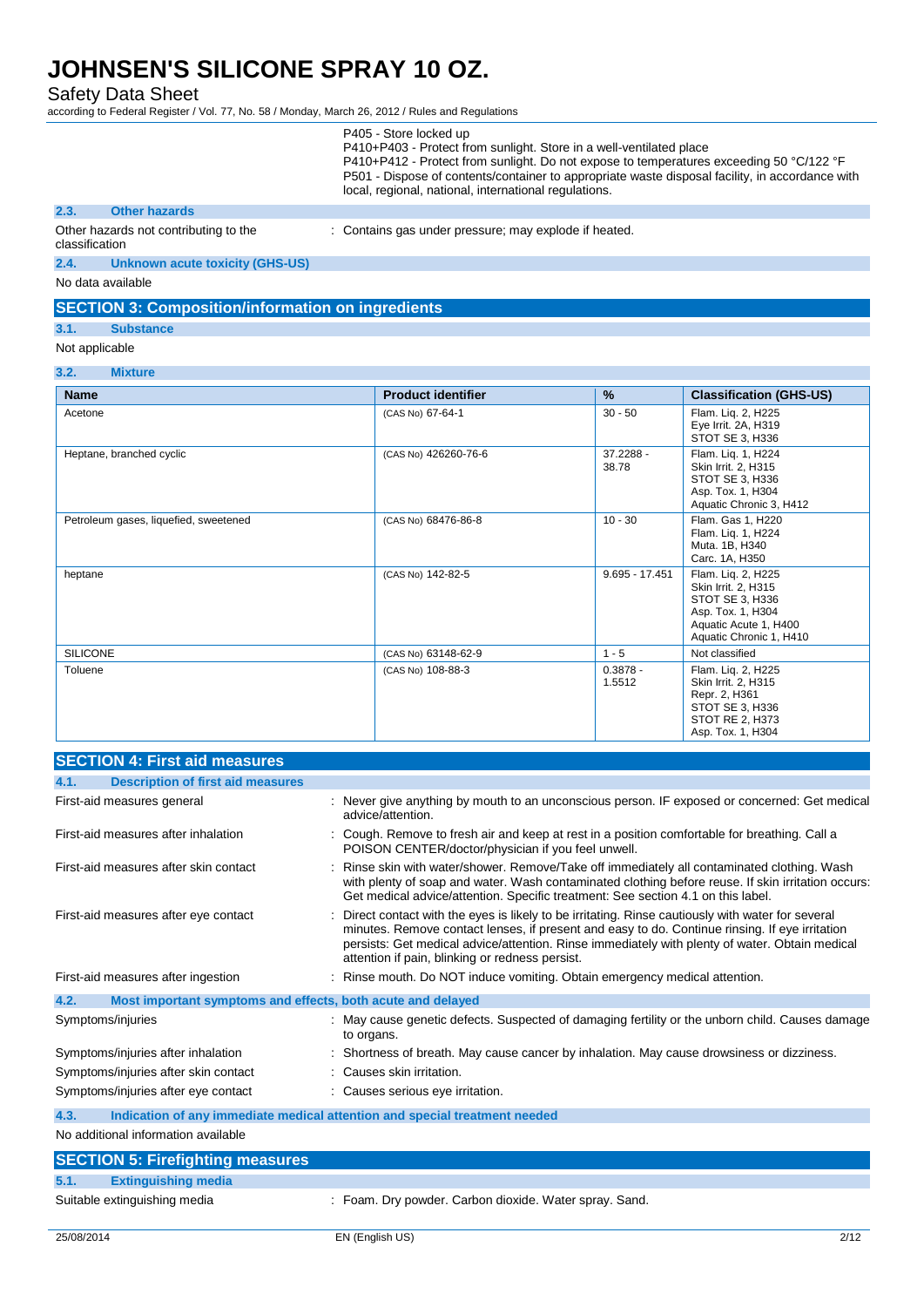Safety Data Sheet

according to Federal Register / Vol. 77, No. 58 / Monday, March 26, 2012 / Rules and Regulations

|                 | Unsuitable extinguishing media                                      | : Do not use a heavy water stream.                                                                                                                                                                                                   |
|-----------------|---------------------------------------------------------------------|--------------------------------------------------------------------------------------------------------------------------------------------------------------------------------------------------------------------------------------|
| 5.2.            | Special hazards arising from the substance or mixture               |                                                                                                                                                                                                                                      |
| Fire hazard     |                                                                     | : Highly flammable liquid and vapor. Extremely flammable aerosol.                                                                                                                                                                    |
|                 | <b>Explosion hazard</b>                                             | May form flammable/explosive vapor-air mixture. Heat may build pressure, rupturing closed<br>containers, spreading fire and increasing risk of burns and injuries.                                                                   |
| 5.3.            | <b>Advice for firefighters</b>                                      |                                                                                                                                                                                                                                      |
|                 | Firefighting instructions                                           | Use water spray or fog for cooling exposed containers. Exercise caution when fighting any<br>chemical fire. Prevent fire-fighting water from entering environment. DO NOT fight fire when fire<br>reaches explosives. Evacuate area. |
|                 | Protection during firefighting                                      | Do not enter fire area without proper protective equipment, including respiratory protection.                                                                                                                                        |
|                 | Other information                                                   | : Aerosol level 3.                                                                                                                                                                                                                   |
|                 | <b>SECTION 6: Accidental release measures</b>                       |                                                                                                                                                                                                                                      |
| 6.1.            | Personal precautions, protective equipment and emergency procedures |                                                                                                                                                                                                                                      |
|                 | General measures                                                    | No naked lights. No smoking. Isolate from fire, if possible, without unnecessary risk. Remove<br>ignition sources. Use special care to avoid static electric charges.                                                                |
| 6.1.1.          | For non-emergency personnel                                         |                                                                                                                                                                                                                                      |
|                 | Protective equipment                                                | Gloves. Safety glasses.                                                                                                                                                                                                              |
|                 | Emergency procedures                                                | Evacuate unnecessary personnel.                                                                                                                                                                                                      |
| 6.1.2.          | For emergency responders                                            |                                                                                                                                                                                                                                      |
|                 | Protective equipment                                                | Equip cleanup crew with proper protection. Avoid breathing dust, fume, gas, mist, vapor spray.                                                                                                                                       |
|                 | Emergency procedures                                                | : Ventilate area.                                                                                                                                                                                                                    |
| 6.2.            | <b>Environmental precautions</b>                                    |                                                                                                                                                                                                                                      |
|                 |                                                                     | Prevent entry to sewers and public waters. Notify authorities if liquid enters sewers or public waters.                                                                                                                              |
| 6.3.            | Methods and material for containment and cleaning up                |                                                                                                                                                                                                                                      |
| For containment |                                                                     | : Dam up the liquid spill.                                                                                                                                                                                                           |
|                 | Methods for cleaning up                                             | Soak up spills with inert solids, such as clay or diatomaceous earth as soon as possible. Collect<br>spillage. Store away from other materials.                                                                                      |

### **6.4. Reference to other sections**

See Heading 8. Exposure controls and personal protection.

| <b>SECTION 7: Handling and storage</b>                               |                                                                                                                                                                                                                                                                                                                                                                                                                                                                                                                                                                                             |
|----------------------------------------------------------------------|---------------------------------------------------------------------------------------------------------------------------------------------------------------------------------------------------------------------------------------------------------------------------------------------------------------------------------------------------------------------------------------------------------------------------------------------------------------------------------------------------------------------------------------------------------------------------------------------|
| <b>Precautions for safe handling</b><br>7.1.                         |                                                                                                                                                                                                                                                                                                                                                                                                                                                                                                                                                                                             |
| Additional hazards when processed                                    | : Handle empty containers with care because residual vapors are flammable. Hazardous waste<br>due to potential risk of explosion. Pressurized container: Do not pierce or burn, even after use.                                                                                                                                                                                                                                                                                                                                                                                             |
| Precautions for safe handling                                        | No naked lights. No smoking. Use only non-sparking tools. Wash hands and other exposed<br>areas with mild soap and water before eating, drinking or smoking and when leaving work.<br>Provide good ventilation in process area to prevent formation of vapor. Do not spray on an open<br>flame or other ignition source. Obtain special instructions . Do not handle until all safety<br>precautions have been read and understood. Eliminate all ignition sources if safe to do so. Avoid<br>breathing dust, fume, gas, mist, vapor spray. Use only outdoors or in a well-ventilated area. |
| Hygiene measures                                                     | : Wash affected areas thoroughly after handling.                                                                                                                                                                                                                                                                                                                                                                                                                                                                                                                                            |
| 7.2.<br>Conditions for safe storage, including any incompatibilities |                                                                                                                                                                                                                                                                                                                                                                                                                                                                                                                                                                                             |
| <b>Technical measures</b>                                            | : Ground/bond container and receiving equipment. Use explosion-proof electrical, ventilating,<br>lighting equipment<br>. Proper grounding procedures to avoid static electricity should be followed.                                                                                                                                                                                                                                                                                                                                                                                        |
| Storage conditions                                                   | Keep only in the original container in a cool, well ventilated place away from : Do not expose to<br>temperatures exceeding 50 °C/ 122 °F. Keep in fireproof place. Keep container tightly closed.                                                                                                                                                                                                                                                                                                                                                                                          |
| Incompatible products                                                | : Strong bases. Strong acids.                                                                                                                                                                                                                                                                                                                                                                                                                                                                                                                                                               |
| Incompatible materials                                               | : Sources of ignition. Direct sunlight. Heat sources.                                                                                                                                                                                                                                                                                                                                                                                                                                                                                                                                       |
| Heat-ignition                                                        | : KEEP SUBSTANCE AWAY FROM: heat sources. ignition sources.                                                                                                                                                                                                                                                                                                                                                                                                                                                                                                                                 |
| Storage area                                                         | : Store in a well-ventilated place.                                                                                                                                                                                                                                                                                                                                                                                                                                                                                                                                                         |
| 7.3.<br><b>Specific end use(s)</b>                                   |                                                                                                                                                                                                                                                                                                                                                                                                                                                                                                                                                                                             |

Follow Label Directions.

## **SECTION 8: Exposure controls/personal protection 8.1. Control parameters benzene (71-43-2)** USA ACGIH ACGIH TWA (ppm) 1 ppm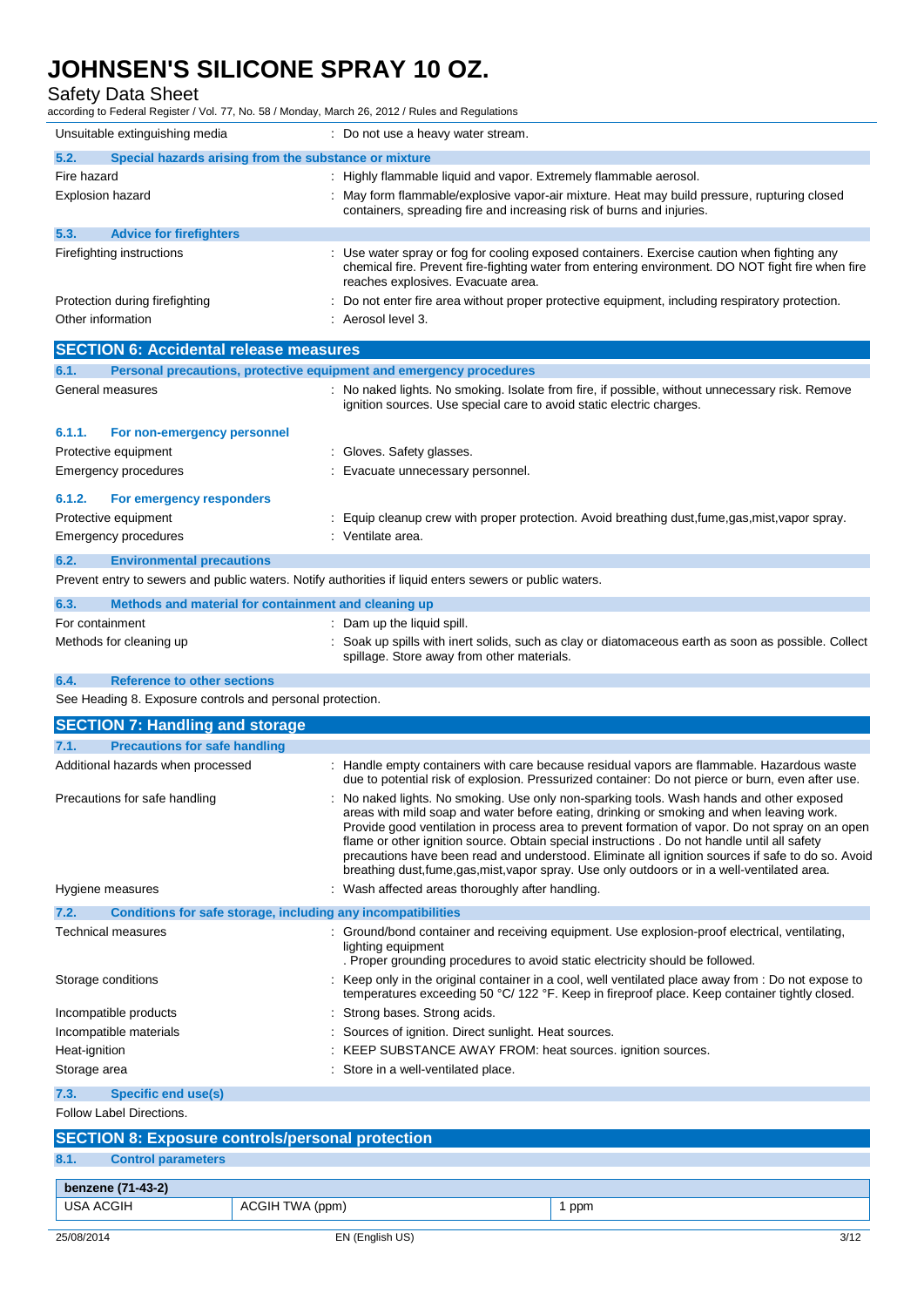### Safety Data Sheet

according to Federal Register / Vol. 77, No. 58 / Monday, March 26, 2012 / Rules and Regulations

| benzene (71-43-2)                                  |                                     |                                                   |  |  |
|----------------------------------------------------|-------------------------------------|---------------------------------------------------|--|--|
| <b>USA ACGIH</b><br>ACGIH STEL (ppm)<br>5 ppm      |                                     |                                                   |  |  |
| <b>USA ACGIH</b>                                   | ACGIH Ceiling (ppm)                 | 25 ppm                                            |  |  |
| <b>USA OSHA</b>                                    | OSHA PEL (TWA) (ppm)                | 1 ppm                                             |  |  |
| <b>USA OSHA</b>                                    | OSHA PEL (Ceiling) (ppm)            | 5 ppm                                             |  |  |
| Petroleum gases, liquefied, sweetened (68476-86-8) |                                     |                                                   |  |  |
| <b>USA ACGIH</b>                                   | ACGIH TWA (ppm)                     | 1000 ppm Listed under Aliphatic hydrocarbon gases |  |  |
|                                                    |                                     | alkane C1-C4                                      |  |  |
| <b>USA OSHA</b>                                    | OSHA PEL (TWA) (mg/m <sup>3</sup> ) | 1800 mg/m <sup>3</sup>                            |  |  |
| <b>USA OSHA</b>                                    | OSHA PEL (TWA) (ppm)                | 1000 ppm                                          |  |  |
| acetone (67-64-1)                                  |                                     |                                                   |  |  |
| <b>USA ACGIH</b>                                   | ACGIH TWA (ppm)                     | 500 ppm                                           |  |  |
| <b>USA ACGIH</b>                                   | ACGIH STEL (ppm)                    | 500 ppm                                           |  |  |
|                                                    |                                     |                                                   |  |  |
| Toluene (108-88-3)                                 |                                     |                                                   |  |  |
| <b>USA ACGIH</b>                                   | ACGIH TWA (mg/m <sup>3</sup> )      | $37 \text{ mg/m}^3$                               |  |  |
| <b>USA ACGIH</b>                                   | ACGIH TWA (ppm)                     | 10 ppm                                            |  |  |
| <b>USA ACGIH</b>                                   | ACGIH STEL (mg/m <sup>3</sup> )     | 560                                               |  |  |
| <b>USA ACGIH</b>                                   | ACGIH STEL (ppm)                    | 150 ppm                                           |  |  |
| <b>USA ACGIH</b>                                   | ACGIH Ceiling (ppm)                 | 500 ppm                                           |  |  |
| <b>USA OSHA</b>                                    | OSHA PEL (TWA) (ppm)                | 200 ppm                                           |  |  |
| <b>USA OSHA</b>                                    | OSHA PEL (Ceiling) (ppm)            | 300 ppm                                           |  |  |
| heptane (142-82-5)                                 |                                     |                                                   |  |  |
| <b>USA ACGIH</b>                                   | ACGIH TWA (ppm)                     | 400 ppm                                           |  |  |
| <b>USA ACGIH</b>                                   | ACGIH STEL (ppm)                    | 400 ppm                                           |  |  |
| Heptane, branched cyclic (426260-76-6)             |                                     |                                                   |  |  |
| <b>USA ACGIH</b>                                   | ACGIH TWA (ppm)                     | 400 ppm                                           |  |  |
| <b>USA ACGIH</b>                                   | ACGIH STEL (ppm)                    | 500 ppm                                           |  |  |
| <b>USA OSHA</b>                                    | OSHA PEL (TWA) (ppm)                | 500 ppm                                           |  |  |
|                                                    |                                     |                                                   |  |  |
| Acetone (67-64-1)                                  |                                     |                                                   |  |  |
| USA ACGIH                                          | ACGIH TWA (mg/m <sup>3</sup> )      | 1200 mg/m <sup>3</sup>                            |  |  |
| <b>USA ACGIH</b>                                   | ACGIH TWA (ppm)                     | 500 ppm                                           |  |  |
| USA ACGIH                                          | ACGIH STEL (mg/m <sup>3</sup> )     | 1780 mg/m $3$                                     |  |  |
| USA ACGIH                                          | ACGIH STEL (ppm)                    | 750 ppm                                           |  |  |
| USA ACGIH                                          | ACGIH Ceiling (mg/m <sup>3</sup> )  | 0 mg/m $3$                                        |  |  |
| USA ACGIH                                          | ACGIH Ceiling (ppm)                 | 3000 ppm                                          |  |  |
| USA OSHA                                           | OSHA PEL (TWA) (mg/m <sup>3</sup> ) | 2400 mg/m <sup>3</sup>                            |  |  |
| USA OSHA                                           | OSHA PEL (TWA) (ppm)                | 1000 ppm                                          |  |  |
|                                                    |                                     |                                                   |  |  |

**8.2. Exposure controls**

Appropriate engineering controls : Local exhaust venilation, vent hoods.

Personal protective equipment : Gloves. Safety glasses. Avoid all unnecessary exposure.



Hand protection **in the case of the contract of the contract of the contract of the contract of the contract of the contract of the contract of the contract of the contract of the contract of the contract of the contract o** 

Eye protection **in the case of the Chemical goggles or safety glasses.** 

Skin and body protection **in the suitable protective clothing** is Wear suitable protective clothing.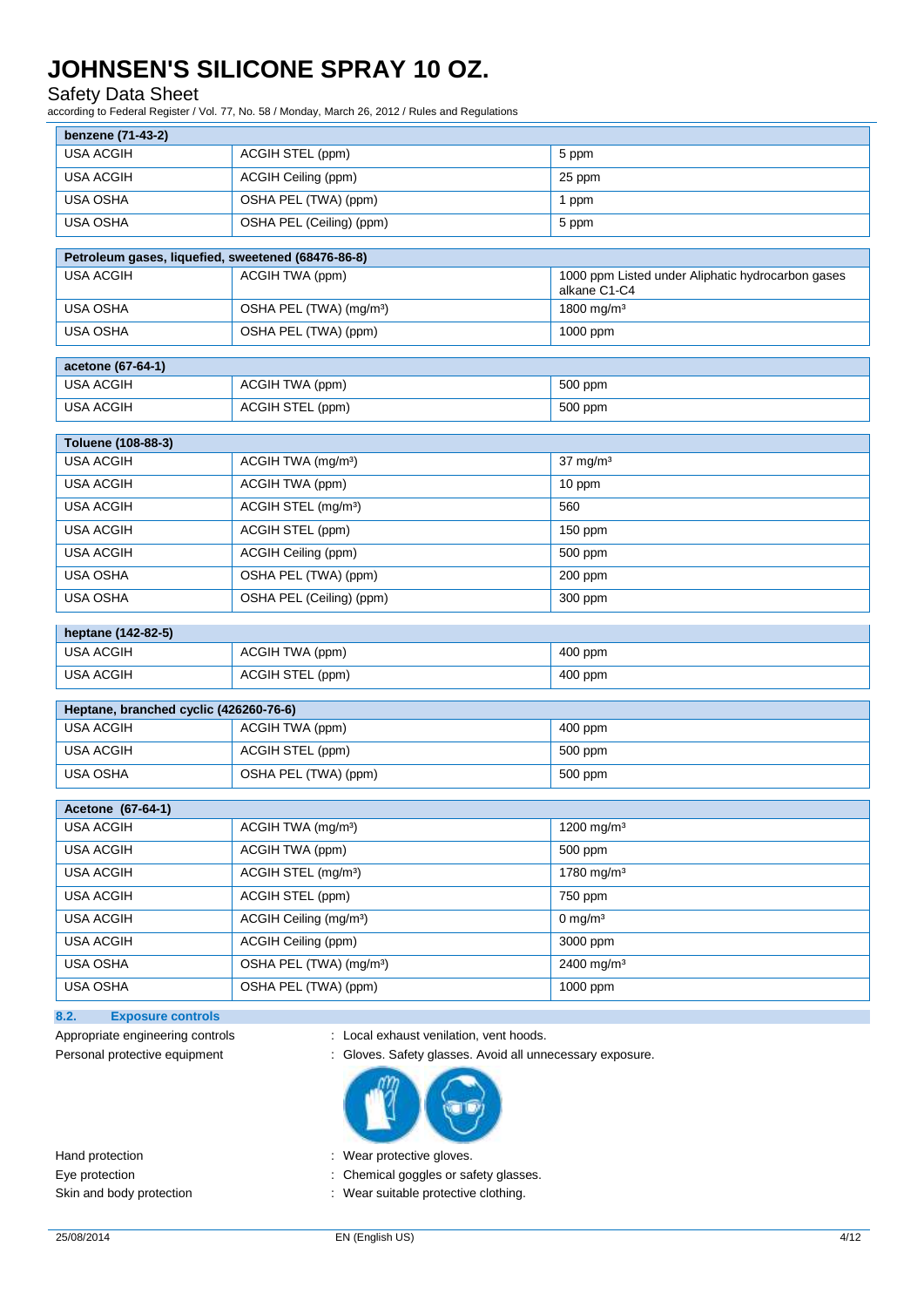### Safety Data Sheet

| Respiratory protection                                        | : Where exposure through inhalation may occur from use, respiratory protection equipment is<br>recommended. |
|---------------------------------------------------------------|-------------------------------------------------------------------------------------------------------------|
| Other information                                             | Do not eat, drink or smoke during use.                                                                      |
| <b>SECTION 9: Physical and chemical properties</b>            |                                                                                                             |
| Information on basic physical and chemical properties<br>9.1. |                                                                                                             |
| Physical state                                                | Gas                                                                                                         |
| Appearance                                                    | Liquid.                                                                                                     |
| Color                                                         | Colourless to light yellow.                                                                                 |
| Odor                                                          | Solvent-like odour.                                                                                         |
| Odor threshold                                                | No data available                                                                                           |
| рH                                                            | No data available                                                                                           |
| Relative evaporation rate (butyl acetate=1)                   | No data available                                                                                           |
| Melting point                                                 | No data available                                                                                           |
| Freezing point                                                | No data available                                                                                           |
| Boiling point                                                 | 90.6 °C (Lowest Component)                                                                                  |
| Flash point                                                   | -18 °C (Lowest Component)                                                                                   |
| Auto-ignition temperature                                     | No data available                                                                                           |
| Decomposition temperature                                     | No data available                                                                                           |
| Flammability (solid, gas)                                     | No data available                                                                                           |
| Vapor pressure                                                | 2.3 psia @ 100F                                                                                             |
| Relative vapor density at 20 °C                               | No data available                                                                                           |
| Relative density                                              | 0.748                                                                                                       |
| Solubility                                                    | Poorly soluble in water.                                                                                    |
| Log Pow                                                       | No data available                                                                                           |
| Log Kow                                                       | No data available                                                                                           |
| Viscosity, kinematic                                          | No data available                                                                                           |
| Viscosity, dynamic                                            | No data available                                                                                           |
| <b>Explosive properties</b>                                   | Heating may cause a fire or explosion.                                                                      |
| Oxidizing properties                                          | No data available                                                                                           |
| <b>Explosive limits</b>                                       | No data available                                                                                           |
| 9.2.<br><b>Other information</b>                              |                                                                                                             |
|                                                               |                                                                                                             |

#### VOC content : 56.74 %

### **SECTION 10: Stability and reactivity**

**10.1. Reactivity**

No additional information available

### **10.2. Chemical stability**

Highly flammable liquid and vapor. May form flammable/explosive vapor-air mixture. Extremely flammable aerosol. Contains gas under pressure; may explode if heated. Extreme risk of explosion by shock, friction, fire or other sources of ignition.

| 10.3.            | <b>Possibility of hazardous reactions</b>                                                   |
|------------------|---------------------------------------------------------------------------------------------|
| Not established. |                                                                                             |
| 10.4.            | <b>Conditions to avoid</b>                                                                  |
|                  | Direct sunlight. Extremely high or low temperatures. Heat. Sparks. Open flame. Overheating. |
| 10.5.            | Incompatible materials                                                                      |
|                  | Strong acids. Strong bases.                                                                 |
| 10.6.            | <b>Hazardous decomposition products</b>                                                     |
|                  | May release flammable gases. Toxic fume. . Carbon monoxide. Carbon dioxide.                 |
|                  | <b>SECTION 11: Toxicological information</b>                                                |
| 11.1.            | Information on toxicological effects                                                        |

Acute toxicity in the contract of the classified in the classified in the classified in the classified in the classified in the classified in the classified in the classified in the classified in the classified in the clas

| benzene (71-43-2)  |                                                                                                                             |      |
|--------------------|-----------------------------------------------------------------------------------------------------------------------------|------|
| LD50 oral rat      | > 930 mg/kg (Rat; Equivalent or similar to OECD 401; Literature study; > 2000 mg/kg<br>bodyweight; Rat; Experimental value) |      |
| LD50 dermal rabbit | > 8240 mg/kg (Rabbit; Experimental value; 21 CFR 191.10; > 9.4; Rabbit)                                                     |      |
| 25/08/2014         | EN (English US)                                                                                                             | 5/12 |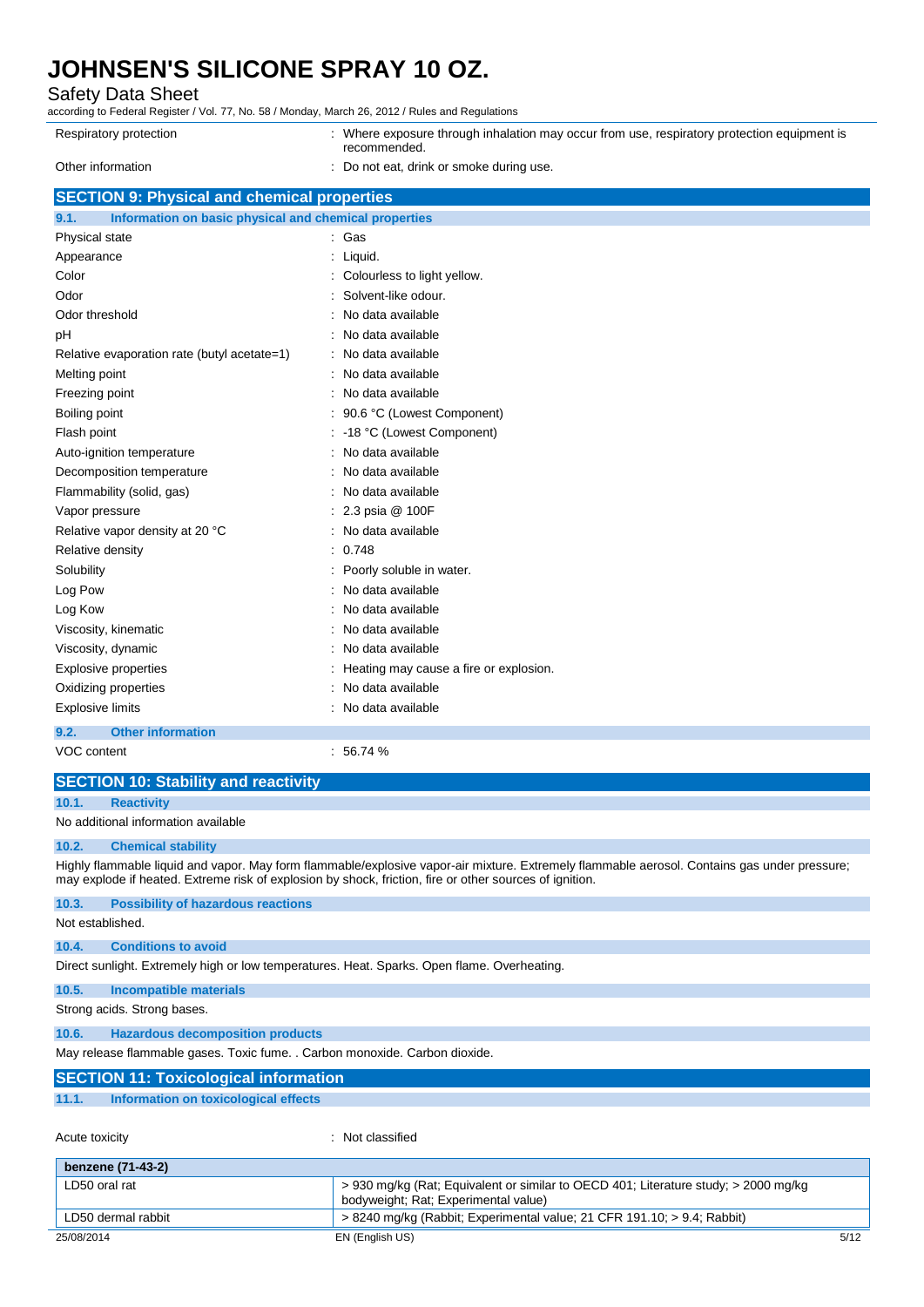Safety Data Sheet

╤

according to Federal Register / Vol. 77, No. 58 / Monday, March 26, 2012 / Rules and Regulations

| benzene (71-43-2)                                      |                                                                                                                                                                                                             |
|--------------------------------------------------------|-------------------------------------------------------------------------------------------------------------------------------------------------------------------------------------------------------------|
| LC50 inhalation rat (mg/l)                             | 43.767 mg/l/4h (Rat; Experimental value)                                                                                                                                                                    |
| LC50 inhalation rat (ppm)                              | 13700 ppm/4h (Rat; Experimental value)                                                                                                                                                                      |
| acetone (67-64-1)                                      |                                                                                                                                                                                                             |
| LD50 oral rat                                          | 5800 mg/kg (Rat; Equivalent or similar to OECD 401; Experimental value)                                                                                                                                     |
| LD50 dermal rabbit                                     | 20000 mg/kg (Rabbit; Experimental value; Equivalent or similar to OECD 402)                                                                                                                                 |
| LC50 inhalation rat (mg/l)                             | 71 mg/l/4h (Rat; Experimental value; 76 mg/l/4h; Rat; Experimental value)                                                                                                                                   |
| LC50 inhalation rat (ppm)                              | 30000 ppm/4h (Rat; Experimental value)                                                                                                                                                                      |
| Toluene (108-88-3)                                     |                                                                                                                                                                                                             |
| LD50 oral rat                                          | 5580 mg/kg body weight                                                                                                                                                                                      |
| LD50 dermal rabbit                                     | > 5000 mg/kg body weight LD50 quoted as 14.1 mL/kg (12267 mg/kg using density of 0.87)                                                                                                                      |
| LC50 inhalation rat (mg/l)                             | > 28.1 mg/l/4h (Rat; Air, Literature study)                                                                                                                                                                 |
| heptane (142-82-5)                                     |                                                                                                                                                                                                             |
| LD50 oral rat                                          | > 15000 mg/kg (Rat; Equivalent or similar to OECD 401; Literature study; >5000 mg/kg                                                                                                                        |
|                                                        | bodyweight; Rat; Read-across)                                                                                                                                                                               |
| LD50 dermal rabbit                                     | > 3160 mg/kg (Rabbit; Literature study; Equivalent or similar to OECD 402; >2000 mg/kg<br>bodyweight; Rabbit; Read-across)                                                                                  |
| LC50 inhalation rat (mg/l)                             | 103 mg/l/4h (Rat; Literature study)                                                                                                                                                                         |
| LC50 inhalation rat (ppm)                              | 25000 ppm/4h (Rat; Literature study)                                                                                                                                                                        |
| Heptane, branched cyclic (426260-76-6)                 |                                                                                                                                                                                                             |
| LD50 oral rat                                          | > 15000 mg/kg (Rat; Equivalent or similar to OECD 401; Literature study; >5000 mg/kg<br>bodyweight; Rat; Read-across)                                                                                       |
| LD50 dermal rabbit                                     | > 3160 mg/kg (Rabbit; Literature study; Equivalent or similar to OECD 402; > 2000 mg/kg<br>bodyweight; Rabbit; Read-across)                                                                                 |
| LC50 inhalation rat (mg/l)                             | 103 mg/l/4h (Rat; Literature study)                                                                                                                                                                         |
| LC50 inhalation rat (ppm)                              | 25000 ppm/4h (Rat; Literature study)                                                                                                                                                                        |
| Acetone (67-64-1)                                      |                                                                                                                                                                                                             |
| LD50 oral rat                                          | 5800 mg/kg (Rat; Equivalent or similar to OECD 401; Experimental value)                                                                                                                                     |
| LD50 dermal rabbit                                     | 20000 mg/kg (Rabbit; Experimental value; Equivalent or similar to OECD 402)                                                                                                                                 |
| LC50 inhalation rat (mg/l)                             | 71 mg/l/4h (Rat; Experimental value; 76 mg/l/4h; Rat; Experimental value)                                                                                                                                   |
| LC50 inhalation rat (ppm)                              | 30000 ppm/4h (Rat; Experimental value)                                                                                                                                                                      |
| Skin corrosion/irritation                              | : Causes skin irritation.                                                                                                                                                                                   |
| Serious eye damage/irritation                          | Not classified                                                                                                                                                                                              |
| Respiratory or skin sensitization                      | : Not classified                                                                                                                                                                                            |
| Germ cell mutagenicity                                 | May cause genetic defects. Based on available data, the classification criteria are not met                                                                                                                 |
| Carcinogenicity                                        | : May cause cancer.                                                                                                                                                                                         |
| benzene (71-43-2)                                      |                                                                                                                                                                                                             |
|                                                        | 1                                                                                                                                                                                                           |
| IARC group                                             |                                                                                                                                                                                                             |
| Toluene (108-88-3)                                     |                                                                                                                                                                                                             |
| IARC group                                             | 3                                                                                                                                                                                                           |
| Reproductive toxicity                                  | Suspected of damaging fertility or the unborn child.Based on available data, the classification<br>criteria are not met                                                                                     |
| Specific target organ toxicity (single exposure)       | : May cause drowsiness or dizziness.                                                                                                                                                                        |
| Specific target organ toxicity (repeated<br>exposure)  | May cause damage to organs through prolonged or repeated exposure. Based on available data,<br>the classification criteria are not met<br>May cause damage to organs through prolonged or repeated exposure |
| Aspiration hazard                                      | Not classifiedBased on available data, the classification criteria are not met                                                                                                                              |
| Potential Adverse human health effects and<br>symptoms | Based on available data, the classification criteria are not met.                                                                                                                                           |
| Symptoms/injuries after inhalation                     | Shortness of breath. May cause cancer by inhalation. May cause drowsiness or dizziness.                                                                                                                     |
| Symptoms/injuries after skin contact                   | Causes skin irritation.                                                                                                                                                                                     |
| Symptoms/injuries after eye contact                    | Causes serious eye irritation.                                                                                                                                                                              |

|       | <b>SECTION 12: Ecological information</b> |  |  |
|-------|-------------------------------------------|--|--|
| 12.1. | <b>Toxicity</b>                           |  |  |
|       | benzene (71-43-2)                         |  |  |

| C50 fish   | 96 h<br>aairdneri<br>(Oncorhynchus mykiss)<br>ma/l<br>Salmo<br>. |      |
|------------|------------------------------------------------------------------|------|
| 25/08/2014 | US<br>EN (English                                                | 6/12 |

 $\overline{\mathbf{r}}$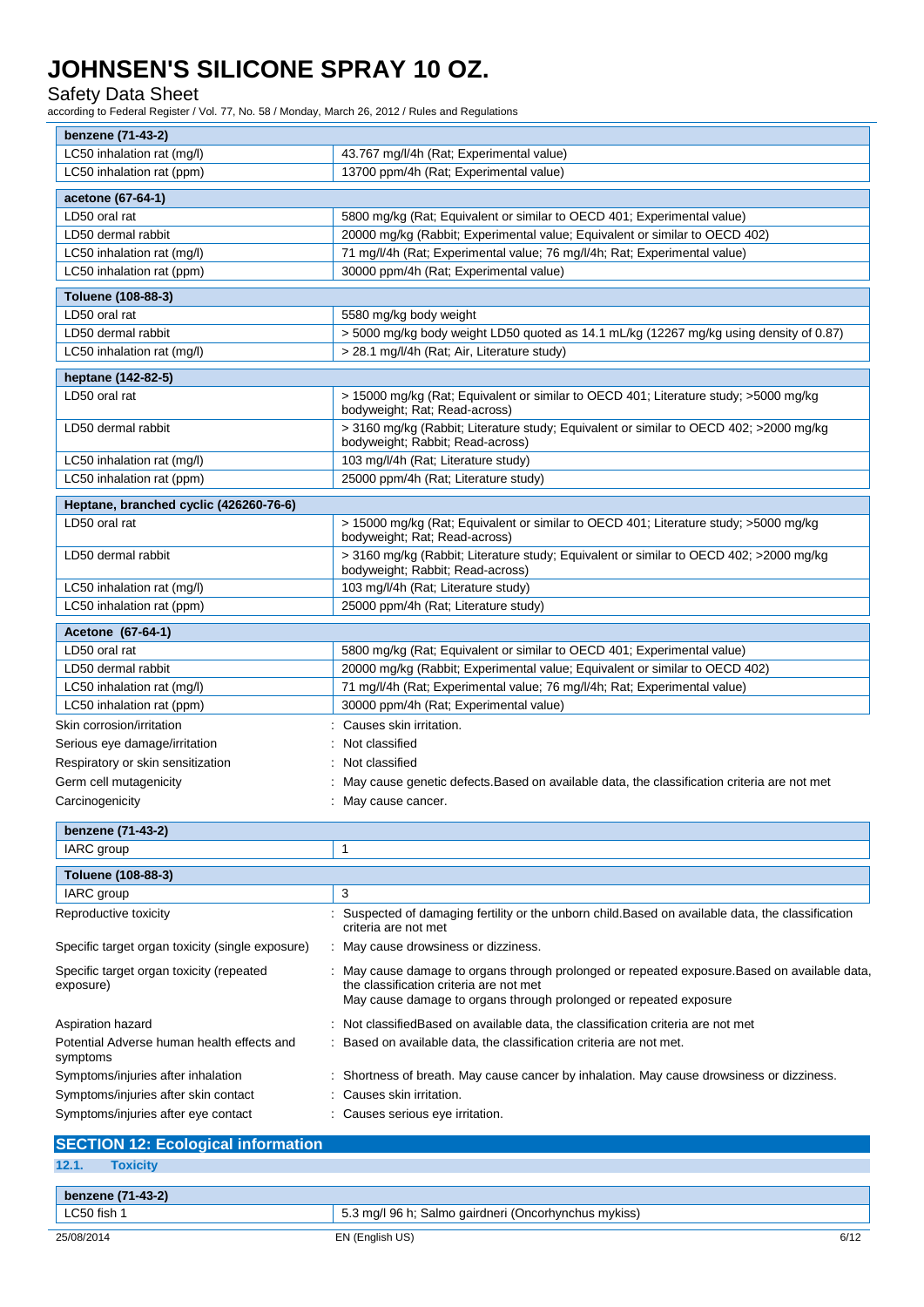Safety Data Sheet

according to Federal Register / Vol. 77, No. 58 / Monday, March 26, 2012 / Rules and Regulations

| benzene (71-43-2)                                  |                                                                                                                              |  |
|----------------------------------------------------|------------------------------------------------------------------------------------------------------------------------------|--|
| EC50 Daphnia 1                                     | 18 mg/l (24 h; Daphnia magna)                                                                                                |  |
| EC50 other aquatic organisms 1                     | 29 mg/l (72 h; Selenastrum capricornutum)                                                                                    |  |
| LC50 fish 2                                        | 15.1 mg/l (96 h; Pimephales promelas)                                                                                        |  |
| EC50 Daphnia 2                                     | 10 mg/l (48 h; Daphnia magna)                                                                                                |  |
| TLM fish 1                                         | 22.5 mg/l (96 h; Lepomis macrochirus; Soft water)                                                                            |  |
| TLM fish 2                                         | 32 mg/l (96 h; Pimephales promelas; Hard water)                                                                              |  |
| TLM other aquatic organisms 1                      | 10 - 100,96 h                                                                                                                |  |
| Threshold limit algae 2                            | 50 mg/l (24 h; Phaeodactylum; Photosynthesis)                                                                                |  |
| acetone (67-64-1)                                  |                                                                                                                              |  |
| LC50 fish 1                                        | 6210 mg/l (96 h; Pimephales promelas; Nominal concentration)                                                                 |  |
| EC50 Daphnia 1                                     | 8800 mg/l (48 h; Daphnia pulex)                                                                                              |  |
| LC50 fish 2                                        | 5540 mg/l 96 h; Salmo gairdneri (Oncorhynchus mykiss)                                                                        |  |
| TLM fish 1                                         | 13000 ppm (96 h; Gambusia affinis; Turbulent water)                                                                          |  |
| TLM fish 2                                         | > 1000 ppm (96 h; Pisces)                                                                                                    |  |
| Threshold limit other aquatic organisms 1          | 3000 mg/l (Plankton)                                                                                                         |  |
| Threshold limit other aquatic organisms 2          | 28 mg/l (Protozoa)                                                                                                           |  |
| Threshold limit algae 1                            | 7500 mg/l (Scenedesmus quadricauda; pH = 7)                                                                                  |  |
| Threshold limit algae 2                            | 3400 mg/l (48 h; Chlorella sp.)                                                                                              |  |
|                                                    |                                                                                                                              |  |
| Toluene (108-88-3)                                 |                                                                                                                              |  |
| LC50 fish 1                                        | 24 mg/l 96 h; Salmo gairdneri (Oncorhynchus mykiss)                                                                          |  |
| EC50 Daphnia 1                                     | 84 mg/l (24 h; Daphnia magna; Locomotor effect)                                                                              |  |
| LC50 fish 2                                        | 13 mg/l (96 h; Lepomis macrochirus)                                                                                          |  |
| EC50 Daphnia 2                                     | 11.5 - 19.6 mg/l (48 h; Daphnia magna)                                                                                       |  |
| Threshold limit algae 1                            | > 400 mg/l (168 h; Scenedesmus quadricauda; Toxicity test)                                                                   |  |
| Threshold limit algae 2                            | 105 mg/l (192 h; Microcystis aeruginosa)                                                                                     |  |
| heptane (142-82-5)                                 |                                                                                                                              |  |
| LC50 fish 1                                        | 375 mg/l (96 h; Tilapia mosambica; Nominal concentration)                                                                    |  |
| LC50 other aquatic organisms 1                     | > 1000 mg/l (96 h)                                                                                                           |  |
| EC50 Daphnia 1                                     | 1.5 mg/l (48 h; Daphnia magna)                                                                                               |  |
| LC50 fish 2                                        | > 100 mg/l (96 h; Oncorhynchus kisutch)                                                                                      |  |
| TLM fish 1                                         | 4924 mg/l (48 h; Gambusia affinis)                                                                                           |  |
| Threshold limit other aquatic organisms 1          | > 1000 mg/l (96 h)                                                                                                           |  |
| Threshold limit algae 1                            | > 200 mg/l (Scenedesmus quadricauda; Toxicity test)                                                                          |  |
| Threshold limit algae 2                            | 1.5 mg/l (8 h; Algae; Photosynthesis)                                                                                        |  |
|                                                    |                                                                                                                              |  |
| Acetone (67-64-1)                                  |                                                                                                                              |  |
| C50 fish 1                                         | 6210 mg/l (96 h; Pimephales promelas; Nominal concentration)                                                                 |  |
| EC50 Daphnia 1                                     | 8800 mg/l (48 h; Daphnia pulex)                                                                                              |  |
| LC50 fish 2                                        | 5540 mg/l 96 h; Salmo gairdneri (Oncorhynchus mykiss)                                                                        |  |
| TLM fish 1                                         | 13000 ppm (96 h; Gambusia affinis; Turbulent water)                                                                          |  |
| TLM fish 2                                         | > 1000 ppm (96 h; Pisces)                                                                                                    |  |
| Threshold limit other aquatic organisms 1          | 3000 mg/l (Plankton)                                                                                                         |  |
| Threshold limit other aquatic organisms 2          | 28 mg/l (Protozoa)                                                                                                           |  |
| Threshold limit algae 1                            | 7500 mg/l (Scenedesmus quadricauda; pH = 7)                                                                                  |  |
| Threshold limit algae 2                            | 3400 mg/l (48 h; Chlorella sp.)                                                                                              |  |
| 12.2.<br><b>Persistence and degradability</b>      |                                                                                                                              |  |
| JOHNSEN'S SILICONE SPRAY 10 OZ.                    |                                                                                                                              |  |
| Persistence and degradability                      | Not established.                                                                                                             |  |
| benzene (71-43-2)                                  |                                                                                                                              |  |
| Persistence and degradability                      | Biodegradable in water. Ozonation in water. Forming sediments in water. Biodegradable in the<br>soil. Photolysis in the air. |  |
| Biochemical oxygen demand (BOD)                    | 2.18 g $O2$ /g substance                                                                                                     |  |
| Chemical oxygen demand (COD)                       | 2.15 g $O2$ /g substance                                                                                                     |  |
| ThOD                                               | 3.10 g $O2$ /g substance                                                                                                     |  |
| BOD (% of ThOD)                                    | 0.70 % ThOD                                                                                                                  |  |
| Petroleum gases, liquefied, sweetened (68476-86-8) |                                                                                                                              |  |
| Persistence and degradability                      | Not established.                                                                                                             |  |
|                                                    |                                                                                                                              |  |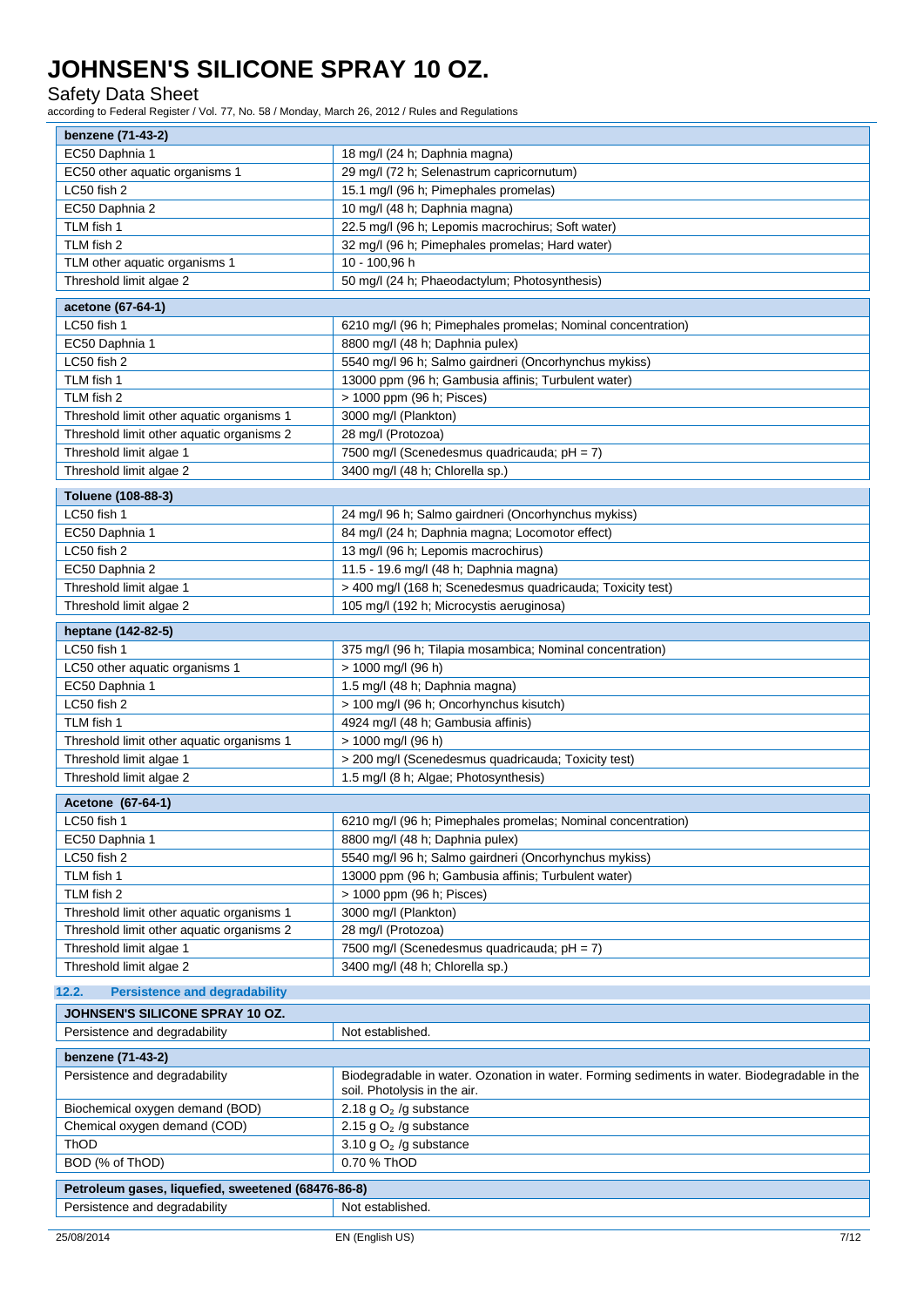### Safety Data Sheet

according to Federal Register / Vol. 77, No. 58 / Monday, March 26, 2012 / Rules and Regulations

| Persistence and degradability                                                   | Readily biodegradable in water. Biodegradable in the soil. Biodegradable in the soil under<br>anaerobic conditions. No (test)data on mobility of the substance available.                  |  |  |
|---------------------------------------------------------------------------------|--------------------------------------------------------------------------------------------------------------------------------------------------------------------------------------------|--|--|
| Biochemical oxygen demand (BOD)                                                 | 1.43 g $O2$ /g substance                                                                                                                                                                   |  |  |
| Chemical oxygen demand (COD)                                                    | 1.92 g $O2$ /g substance                                                                                                                                                                   |  |  |
| ThOD                                                                            | 2.20 g $O2$ /g substance                                                                                                                                                                   |  |  |
| BOD (% of ThOD)                                                                 | $(20 \text{ day(s)}) 0.872$                                                                                                                                                                |  |  |
| <b>SILICONE (63148-62-9)</b>                                                    |                                                                                                                                                                                            |  |  |
| Persistence and degradability                                                   | Not established.                                                                                                                                                                           |  |  |
| Toluene (108-88-3)                                                              |                                                                                                                                                                                            |  |  |
| Persistence and degradability                                                   | Readily biodegradable in water. Biodegradable in the soil. Low potential for adsorption in soil.                                                                                           |  |  |
| Biochemical oxygen demand (BOD)                                                 | 2.15 g $O2$ /g substance                                                                                                                                                                   |  |  |
| Chemical oxygen demand (COD)                                                    | 2.52 g $O2$ /g substance                                                                                                                                                                   |  |  |
| ThOD                                                                            | 3.13 g $O2$ /g substance                                                                                                                                                                   |  |  |
| BOD (% of ThOD)                                                                 | 0.69 % ThOD                                                                                                                                                                                |  |  |
| heptane (142-82-5)                                                              |                                                                                                                                                                                            |  |  |
| Persistence and degradability                                                   | Readily biodegradable in water. Biodegradable in the soil. Adsorbs into the soil.                                                                                                          |  |  |
| Biochemical oxygen demand (BOD)                                                 | 1.92 g $O2$ /g substance                                                                                                                                                                   |  |  |
| Chemical oxygen demand (COD)                                                    | 0.06 g $O2$ /g substance                                                                                                                                                                   |  |  |
| ThOD                                                                            | 3.52 g $O2$ /g substance                                                                                                                                                                   |  |  |
| BOD (% of ThOD)                                                                 | $>$ % ThOD (5 day(s)) $>$ 0.5                                                                                                                                                              |  |  |
| Heptane, branched cyclic (426260-76-6)                                          |                                                                                                                                                                                            |  |  |
| Persistence and degradability                                                   | May cause long-term adverse effects in the environment.                                                                                                                                    |  |  |
|                                                                                 |                                                                                                                                                                                            |  |  |
| Acetone (67-64-1)                                                               |                                                                                                                                                                                            |  |  |
| Persistence and degradability                                                   | Readily biodegradable in water. Biodegradable in the soil. Biodegradable in the soil under<br>anaerobic conditions. No (test)data on mobility of the substance available. Not established. |  |  |
| Biochemical oxygen demand (BOD)                                                 | 1.43 g $O2$ /g substance                                                                                                                                                                   |  |  |
| Chemical oxygen demand (COD)                                                    | 1.92 g $O2$ /g substance                                                                                                                                                                   |  |  |
| ThOD                                                                            | 2.20 g $O2$ /g substance                                                                                                                                                                   |  |  |
| BOD (% of ThOD)                                                                 | (20 day(s)) 0.872                                                                                                                                                                          |  |  |
| 12.3.<br><b>Bioaccumulative potential</b>                                       |                                                                                                                                                                                            |  |  |
| JOHNSEN'S SILICONE SPRAY 10 OZ.                                                 |                                                                                                                                                                                            |  |  |
| Bioaccumulative potential                                                       | Not established.                                                                                                                                                                           |  |  |
|                                                                                 |                                                                                                                                                                                            |  |  |
|                                                                                 |                                                                                                                                                                                            |  |  |
| benzene (71-43-2)<br>BCF fish 1                                                 |                                                                                                                                                                                            |  |  |
| BCF other aquatic organisms 1                                                   | 19 Salmo gairdneri (Oncorhynchus mykiss)<br>30 (24 h; Chlorella sp.; Fresh weight)                                                                                                         |  |  |
| Log Pow                                                                         | 2.13 (Experimental value)                                                                                                                                                                  |  |  |
| Bioaccumulative potential                                                       | Low potential for bioaccumulation (BCF $<$ 500).                                                                                                                                           |  |  |
|                                                                                 |                                                                                                                                                                                            |  |  |
| Petroleum gases, liquefied, sweetened (68476-86-8)<br>Bioaccumulative potential | Not established.                                                                                                                                                                           |  |  |
|                                                                                 |                                                                                                                                                                                            |  |  |
| acetone (67-64-1)                                                               |                                                                                                                                                                                            |  |  |
| BCF fish 1                                                                      | 0.69 (Pisces)                                                                                                                                                                              |  |  |
| BCF other aquatic organisms 1                                                   | 3                                                                                                                                                                                          |  |  |
| Log Pow                                                                         | $-0.24$ (Test data)                                                                                                                                                                        |  |  |
| Bioaccumulative potential                                                       | Not bioaccumulative.                                                                                                                                                                       |  |  |
| <b>SILICONE (63148-62-9)</b><br>Bioaccumulative potential                       | Not established.                                                                                                                                                                           |  |  |
|                                                                                 |                                                                                                                                                                                            |  |  |
| Toluene (108-88-3)                                                              |                                                                                                                                                                                            |  |  |
| BCF fish 1                                                                      | 13.2 (Anguilla japonica)                                                                                                                                                                   |  |  |
| BCF fish 2                                                                      | 90 (72 h; Leuciscus idus)                                                                                                                                                                  |  |  |
| BCF other aquatic organisms 1                                                   | 380 (24 h; Chlorella sp.; Fresh weight)                                                                                                                                                    |  |  |
| BCF other aquatic organisms 2                                                   | 4.2 (Mytilus edulis; Fresh weight)                                                                                                                                                         |  |  |
| Log Pow<br>Bioaccumulative potential                                            | 2.73 (Experimental value; Other; 20 °C)<br>Low potential for bioaccumulation (BCF $<$ 500).                                                                                                |  |  |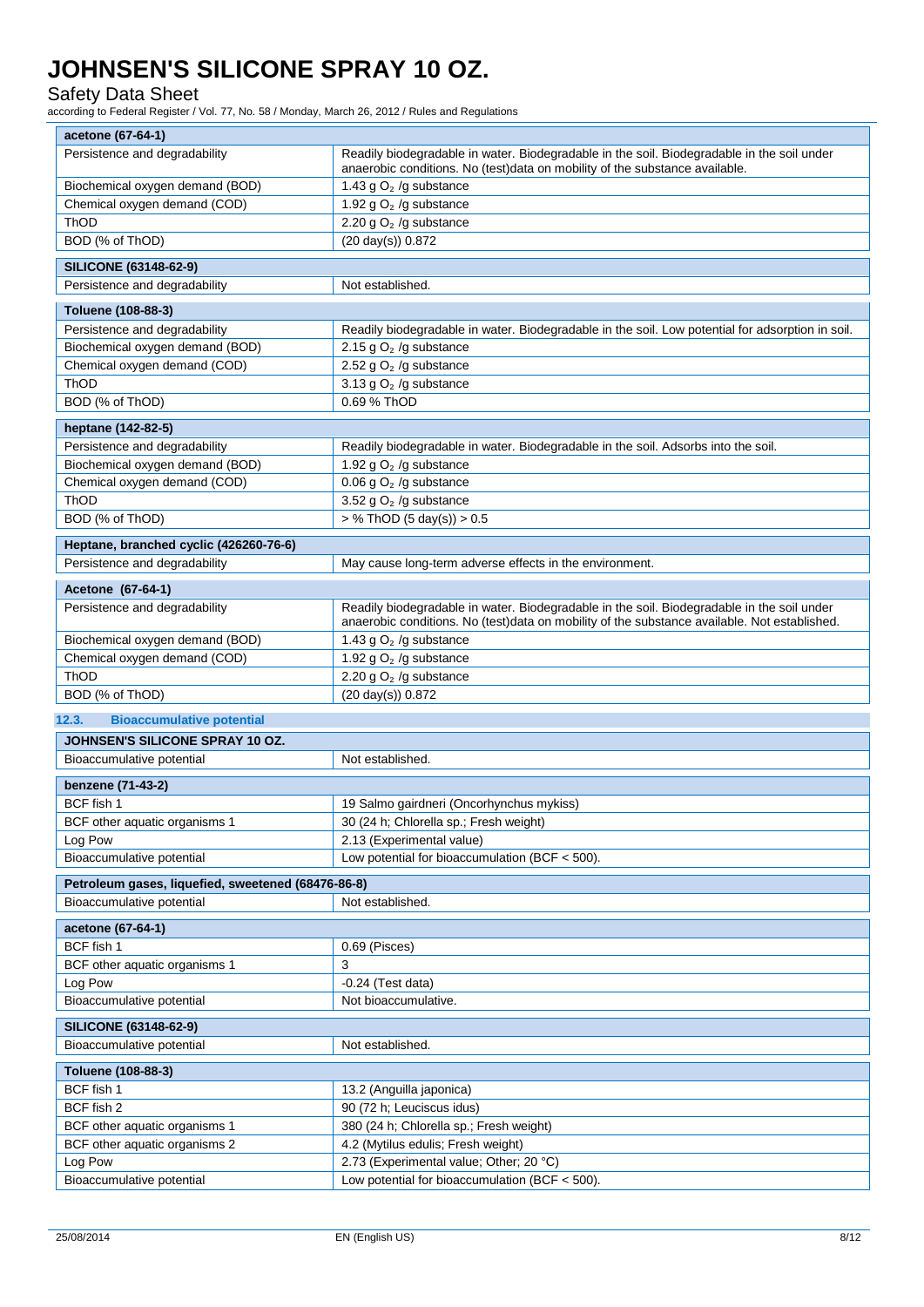### Safety Data Sheet

according to Federal Register / Vol. 77, No. 58 / Monday, March 26, 2012 / Rules and Regulations

| heptane (142-82-5)                                                                           |                                         |                                                                                                                               |  |
|----------------------------------------------------------------------------------------------|-----------------------------------------|-------------------------------------------------------------------------------------------------------------------------------|--|
| BCF other aquatic organisms 1                                                                |                                         | 552                                                                                                                           |  |
| Log Pow                                                                                      |                                         | 4.66 (Experimental value; 4.5; Literature)                                                                                    |  |
| Bioaccumulative potential                                                                    |                                         | Potential for bioaccumulation (4 $\geq$ Log Kow $\leq$ 5).                                                                    |  |
| Heptane, branched cyclic (426260-76-6)                                                       |                                         |                                                                                                                               |  |
| Bioaccumulative potential                                                                    |                                         | Not established.                                                                                                              |  |
| Acetone (67-64-1)                                                                            |                                         |                                                                                                                               |  |
| BCF fish 1                                                                                   |                                         | 0.69 (Pisces)                                                                                                                 |  |
| BCF other aquatic organisms 1                                                                |                                         | 3                                                                                                                             |  |
| Log Pow                                                                                      |                                         | $-0.24$ (Test data)                                                                                                           |  |
| Bioaccumulative potential                                                                    |                                         | Not bioaccumulative. Not established.                                                                                         |  |
|                                                                                              |                                         |                                                                                                                               |  |
| 12.4.<br><b>Mobility in soil</b>                                                             |                                         |                                                                                                                               |  |
| benzene (71-43-2)                                                                            |                                         |                                                                                                                               |  |
| Surface tension                                                                              |                                         | 0.029 N/m (20 $°C$ )                                                                                                          |  |
| acetone (67-64-1)                                                                            |                                         |                                                                                                                               |  |
| Surface tension                                                                              |                                         | 0.0237 N/m                                                                                                                    |  |
|                                                                                              |                                         |                                                                                                                               |  |
| Toluene (108-88-3)<br>Surface tension                                                        |                                         | 0.03 N/m (20 $°C$ )                                                                                                           |  |
|                                                                                              |                                         |                                                                                                                               |  |
| heptane (142-82-5)                                                                           |                                         |                                                                                                                               |  |
| Surface tension                                                                              |                                         | 0.020 N/m (20 $°C$ )                                                                                                          |  |
| Acetone (67-64-1)                                                                            |                                         |                                                                                                                               |  |
| Surface tension                                                                              |                                         | 0.0237 N/m                                                                                                                    |  |
|                                                                                              |                                         |                                                                                                                               |  |
| 12.5.<br><b>Other adverse effects</b>                                                        |                                         |                                                                                                                               |  |
| Other information                                                                            |                                         | : Avoid release to the environment.                                                                                           |  |
| <b>SECTION 13: Disposal considerations</b>                                                   |                                         |                                                                                                                               |  |
| 13.1.<br><b>Waste treatment methods</b>                                                      |                                         |                                                                                                                               |  |
| Waste disposal recommendations                                                               |                                         | Dispose in a safe manner in accordance with local/national regulations. Container under                                       |  |
|                                                                                              |                                         | pressure. Do not drill or burn even after use. Dispose of contents/container to appropriate waste                             |  |
|                                                                                              |                                         | disposal facility, in accordance with local, regional, national, international regulations.                                   |  |
| Additional information                                                                       |                                         | Handle empty containers with care because residual vapors are flammable. Flammable vapors<br>may accumulate in the container. |  |
| Ecology - waste materials                                                                    |                                         | : Avoid release to the environment.                                                                                           |  |
|                                                                                              |                                         |                                                                                                                               |  |
| <b>SECTION 14: Transport information</b><br>In accordance with ADR / RID / IMDG / IATA / ADN |                                         |                                                                                                                               |  |
|                                                                                              |                                         |                                                                                                                               |  |
| US DOT (ground):                                                                             | UN1950, Aerosols, 2.1, Limited Quantity |                                                                                                                               |  |
| ICAO/IATA (air):                                                                             | UN1950, Aerosols, 2.1, Limited Quantity |                                                                                                                               |  |
| IMO/IMDG (water):                                                                            | UN1950, Aerosols, 2.1, Limited Quantity |                                                                                                                               |  |
| Special Provisions:                                                                          |                                         | N82 - See 173.306 of this subchapter for classification criteria for flammable aerosols.                                      |  |
|                                                                                              |                                         |                                                                                                                               |  |
|                                                                                              |                                         |                                                                                                                               |  |
| 14.2.<br><b>UN proper shipping name</b>                                                      |                                         |                                                                                                                               |  |
| DOT Proper Shipping Name                                                                     |                                         | : Aerosols                                                                                                                    |  |
|                                                                                              |                                         | flammable, (each not exceeding 1 L capacity)                                                                                  |  |
| Department of Transportation (DOT) Hazard<br>Classes                                         |                                         | : 2.1 - Class 2.1 - Flammable gas 49 CFR 173.115                                                                              |  |
| Hazard labels (DOT)                                                                          |                                         | : 2.1 Flammable gas                                                                                                           |  |
|                                                                                              |                                         |                                                                                                                               |  |
|                                                                                              |                                         |                                                                                                                               |  |
|                                                                                              |                                         |                                                                                                                               |  |
|                                                                                              |                                         |                                                                                                                               |  |
|                                                                                              |                                         |                                                                                                                               |  |
| DOT Special Provisions (49 CFR 172.102)                                                      |                                         | : N82 - See 173.306 of this subchapter for classification criteria for flammable aerosols.                                    |  |
| DOT Packaging Exceptions (49 CFR 173.xxx)                                                    |                                         | 306                                                                                                                           |  |
| DOT Packaging Non Bulk (49 CFR 173.xxx)                                                      |                                         | : None                                                                                                                        |  |
| DOT Packaging Bulk (49 CFR 173.xxx)                                                          |                                         | : None                                                                                                                        |  |
| 25/08/2014                                                                                   |                                         | EN (English US)<br>9/12                                                                                                       |  |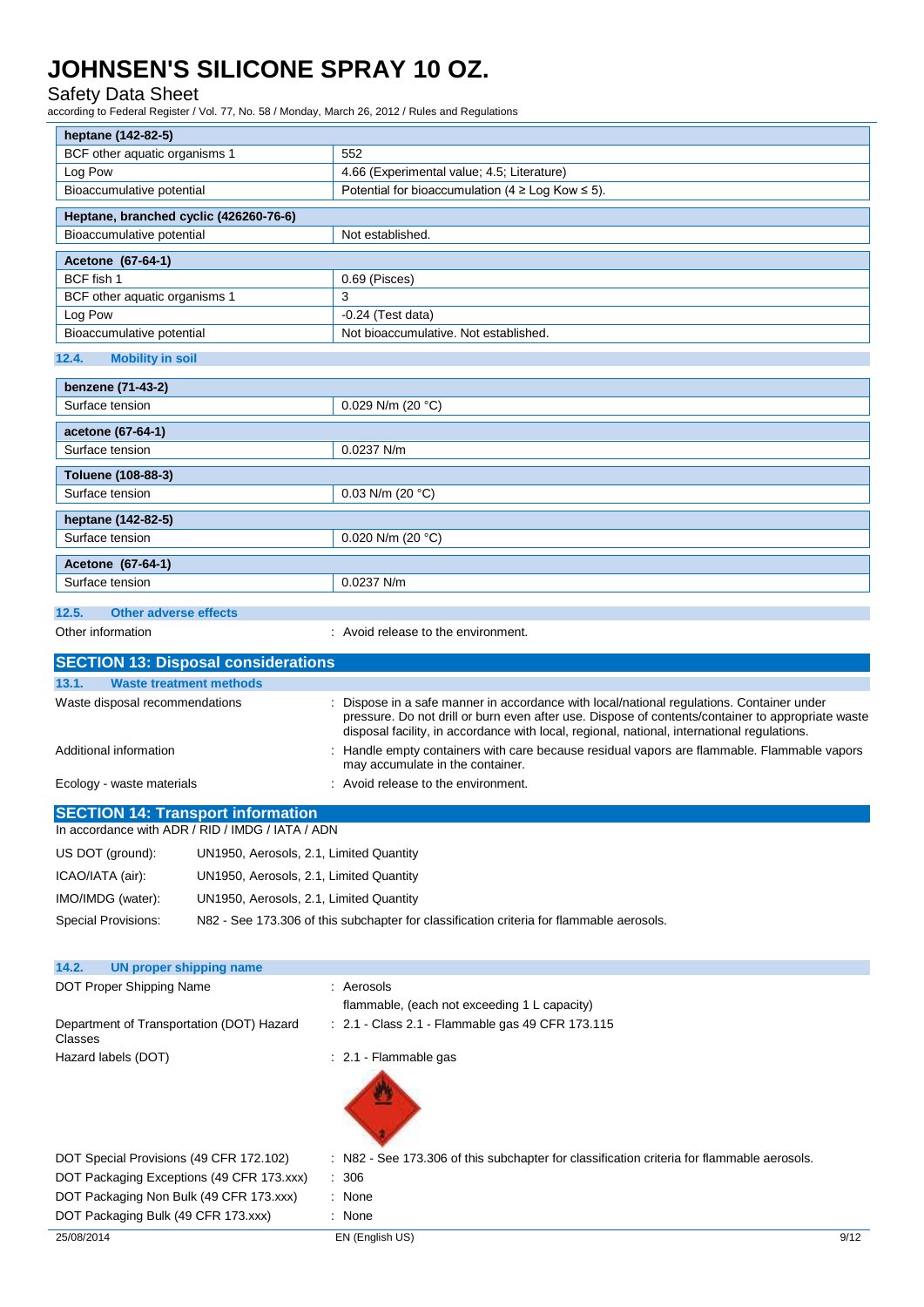Safety Data Sheet

according to Federal Register / Vol. 77, No. 58 / Monday, March 26, 2012 / Rules and Regulations

| 14.3. Additional information                                                                                          |                                                                                                                                                                                         |  |
|-----------------------------------------------------------------------------------------------------------------------|-----------------------------------------------------------------------------------------------------------------------------------------------------------------------------------------|--|
| Other information                                                                                                     | : No supplementary information available.                                                                                                                                               |  |
|                                                                                                                       |                                                                                                                                                                                         |  |
| <b>Overland transport</b>                                                                                             |                                                                                                                                                                                         |  |
| No additional information available                                                                                   |                                                                                                                                                                                         |  |
|                                                                                                                       |                                                                                                                                                                                         |  |
| <b>Transport by sea</b>                                                                                               |                                                                                                                                                                                         |  |
| DOT Vessel Stowage Location                                                                                           | : A - The material may be stowed "on deck" or "under deck" on a cargo vessel and on a<br>passenger vessel.                                                                              |  |
| DOT Vessel Stowage Other                                                                                              | : 48 - Stow "away from" sources of heat, 87 - Stow "separated from" Class 1 (explosives) except<br>Division 14,126 - Segregation same as for Class 9, miscellaneous hazardous materials |  |
| <b>Air transport</b>                                                                                                  |                                                                                                                                                                                         |  |
| DOT Quantity Limitations Passenger aircraft/rail : 75 kg<br>(49 CFR 173.27)                                           |                                                                                                                                                                                         |  |
| DOT Quantity Limitations Cargo aircraft only (49 : 150 kg<br>CFR 175.75)                                              |                                                                                                                                                                                         |  |
| <b>SECTION 15: Regulatory information</b>                                                                             |                                                                                                                                                                                         |  |
| 15.1. US Federal regulations                                                                                          |                                                                                                                                                                                         |  |
| JOHNSEN'S SILICONE SPRAY 10 OZ.                                                                                       |                                                                                                                                                                                         |  |
| SARA Section 311/312 Hazard Classes                                                                                   | Delayed (chronic) health hazard                                                                                                                                                         |  |
|                                                                                                                       | Fire hazard                                                                                                                                                                             |  |
|                                                                                                                       | Immediate (acute) health hazard<br>Sudden release of pressure hazard                                                                                                                    |  |
|                                                                                                                       |                                                                                                                                                                                         |  |
| Petroleum gases, liquefied, sweetened (68476-86-8)<br>SARA Section 311/312 Hazard Classes                             | Immediate (acute) health hazard                                                                                                                                                         |  |
|                                                                                                                       | Fire hazard<br>Sudden release of pressure hazard                                                                                                                                        |  |
| Toluene (108-88-3)                                                                                                    |                                                                                                                                                                                         |  |
| Listed on United States SARA Section 313<br>Listed on the United States TSCA (Toxic Substances Control Act) inventory |                                                                                                                                                                                         |  |
| SARA Section 311/312 Hazard Classes                                                                                   | Delayed (chronic) health hazard                                                                                                                                                         |  |
|                                                                                                                       | Fire hazard<br>Immediate (acute) health hazard                                                                                                                                          |  |
| Heptane, branched cyclic (426260-76-6)                                                                                |                                                                                                                                                                                         |  |
| Not listed on the United States TSCA (Toxic Substances Control Act) inventory                                         |                                                                                                                                                                                         |  |
| SARA Section 311/312 Hazard Classes                                                                                   | Fire hazard<br>Immediate (acute) health hazard<br>Delayed (chronic) health hazard                                                                                                       |  |
| Acetone (67-64-1)                                                                                                     |                                                                                                                                                                                         |  |
| Listed on the United States TSCA (Toxic Substances Control Act) inventory                                             |                                                                                                                                                                                         |  |
| SARA Section 311/312 Hazard Classes                                                                                   | Immediate (acute) health hazard<br>Fire hazard<br>Delayed (chronic) health hazard                                                                                                       |  |
|                                                                                                                       |                                                                                                                                                                                         |  |
| 15.2. International regulations                                                                                       |                                                                                                                                                                                         |  |
| <b>CANADA</b><br>JOHNSEN'S SILICONE SPRAY 10 OZ.                                                                      |                                                                                                                                                                                         |  |
| <b>WHMIS Classification</b>                                                                                           | Class D Division 2 Subdivision B - Toxic material causing other toxic effects                                                                                                           |  |
|                                                                                                                       | Class B Division 5 - Flammable Aerosol                                                                                                                                                  |  |
| Toluene (108-88-3)                                                                                                    |                                                                                                                                                                                         |  |
| <b>WHMIS Classification</b>                                                                                           | Class B Division 2 - Flammable Liquid<br>Class D Division 2 Subdivision A - Very toxic material causing other toxic effects                                                             |  |
| Heptane, branched cyclic (426260-76-6)                                                                                |                                                                                                                                                                                         |  |
| <b>WHMIS Classification</b>                                                                                           | Class B Division 2 - Flammable Liquid<br>Class D Division 2 Subdivision B - Toxic material causing other toxic effects                                                                  |  |
| Acetone (67-64-1)                                                                                                     |                                                                                                                                                                                         |  |
| Listed on the Canadian DSL (Domestic Sustances List)                                                                  |                                                                                                                                                                                         |  |

Class D Division 2 Subdivision B - Toxic material causing other toxic effects

WHMIS Classification  $\vert$  Class B Division 2 - Flammable Liquid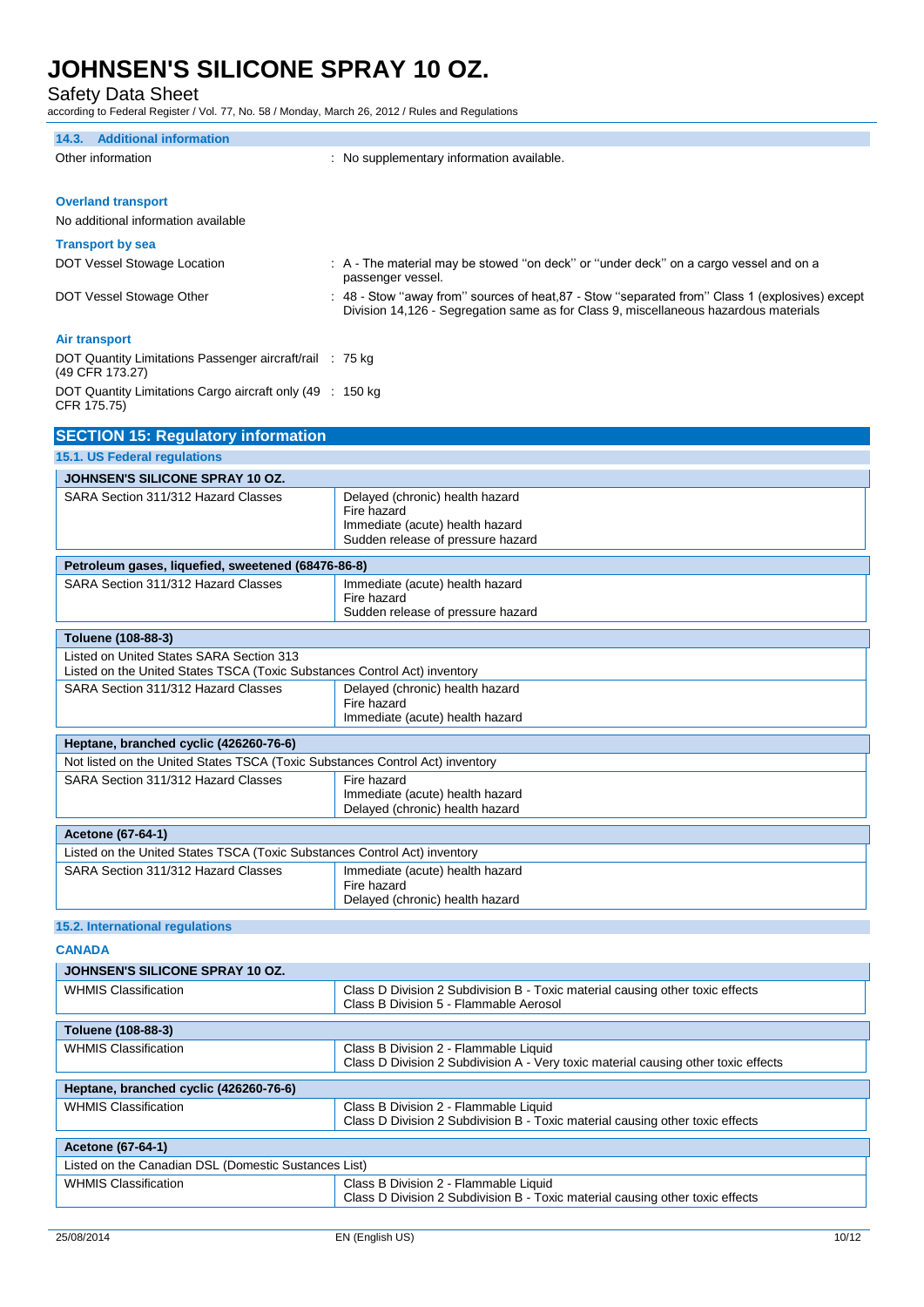Safety Data Sheet

according to Federal Register / Vol. 77, No. 58 / Monday, March 26, 2012 / Rules and Regulations

#### **EU-Regulations**

#### **Toluene (108-88-3)**

Listed on the EEC inventory EINECS (European Inventory of Existing Commercial Chemical Substances)

#### **Acetone (67-64-1)**

Listed on the EEC inventory EINECS (European Inventory of Existing Commercial Chemical Substances)- Directive 79/831/EEC, sixth Amendment of Directive 67/548/EEC (dangerous substances) Listed on the EEC inventory EINECS (European Inventory of Existing Commercial Chemical Substances)

#### **Classification according to Regulation (EC) No. 1272/2008 [CLP]**

#### **Classification according to Directive 67/548/EEC or 1999/45/EC**

Carc.Cat.1; R45 Muta.Cat.2; R46 Repr.Cat.3; R63 F+; R12 Xi; R36/38

Full text of R-phrases: see section 16

### **15.2.2. National regulations**

#### **Acetone (67-64-1)**

Listed on PICCS (Philippines Inventory of Chemicals and Chemical Substances)

Listed on IECSC (Inventory of Existing Chemical Substances Produced or Imported in China)

Listed on KECI (Korean Existing Chemicals Inventory)

Listed on AICS (Australian Inventory of Chemical Substances)

Listed on the Japanese ENCS (Existing & New Chemical Substances) inventory

Listed on the Korean ECL (Existing Chemicals List)

#### **15.3. US State regulations**

#### **JOHNSEN'S SILICONE SPRAY 10 OZ.()**

| State or local regulations                                  |                                                                   | U.S. - California - Proposition 65 - Maximum Allowable Dose Levels (MADL)    |                                                                            |                                      |
|-------------------------------------------------------------|-------------------------------------------------------------------|------------------------------------------------------------------------------|----------------------------------------------------------------------------|--------------------------------------|
| Acetone (67-64-1)                                           |                                                                   |                                                                              |                                                                            |                                      |
| U.S. - California -<br>Proposition 65 -<br>Carcinogens List | U.S. - California -<br>Proposition 65 -<br>Developmental Toxicity | U.S. - California -<br>Proposition 65 -<br>Reproductive Toxicity -<br>Female | U.S. - California -<br>Proposition 65 -<br>Reproductive Toxicity -<br>Male | No significance risk level<br>(NSRL) |
| Yes                                                         |                                                                   |                                                                              |                                                                            |                                      |

### **Toluene (108-88-3)**

U.S. - California - Proposition 65 - Maximum Allowable Dose Levels (MADL)

**Acetone (67-64-1)**

U.S. - California - Proposition 65 - Maximum Allowable Dose Levels (MADL) Benzene 71-43-2

U.S. - Massachusetts - Right To Know List

U.S. - New Jersey - Right to Know Hazardous Substance List

U.S. - Pennsylvania - RTK (Right to Know) List

#### **SECTION 16: Other information**

Indication of changes in the second of  $\mathbb{R}$  Revision - See : \*.

Other information in the contract of the contract of the contract of the contract of the contract of the contract of the contract of the contract of the contract of the contract of the contract of the contract of the contr

Full text of H-phrases: see section 16:

| Aquatic Acute 1   | Hazardous to the aquatic environment - Acute Hazard Category 1   |
|-------------------|------------------------------------------------------------------|
| Aquatic Chronic 1 | Hazardous to the aquatic environment - Chronic Hazard Category 1 |
| Aquatic Chronic 3 | Hazardous to the aquatic environment - Chronic Hazard Category 3 |
| Asp. Tox. 1       | <b>Aspiration hazard Category 1</b>                              |
| Carc. 1A          | Carcinogenicity Category 1A                                      |
| Compressed gas    | Gases under pressure Compressed gas                              |
| Flam, Aerosol 1   | Flammable aerosol Category 1                                     |
| Flam, Gas 1       | Flammable gases Category 1                                       |